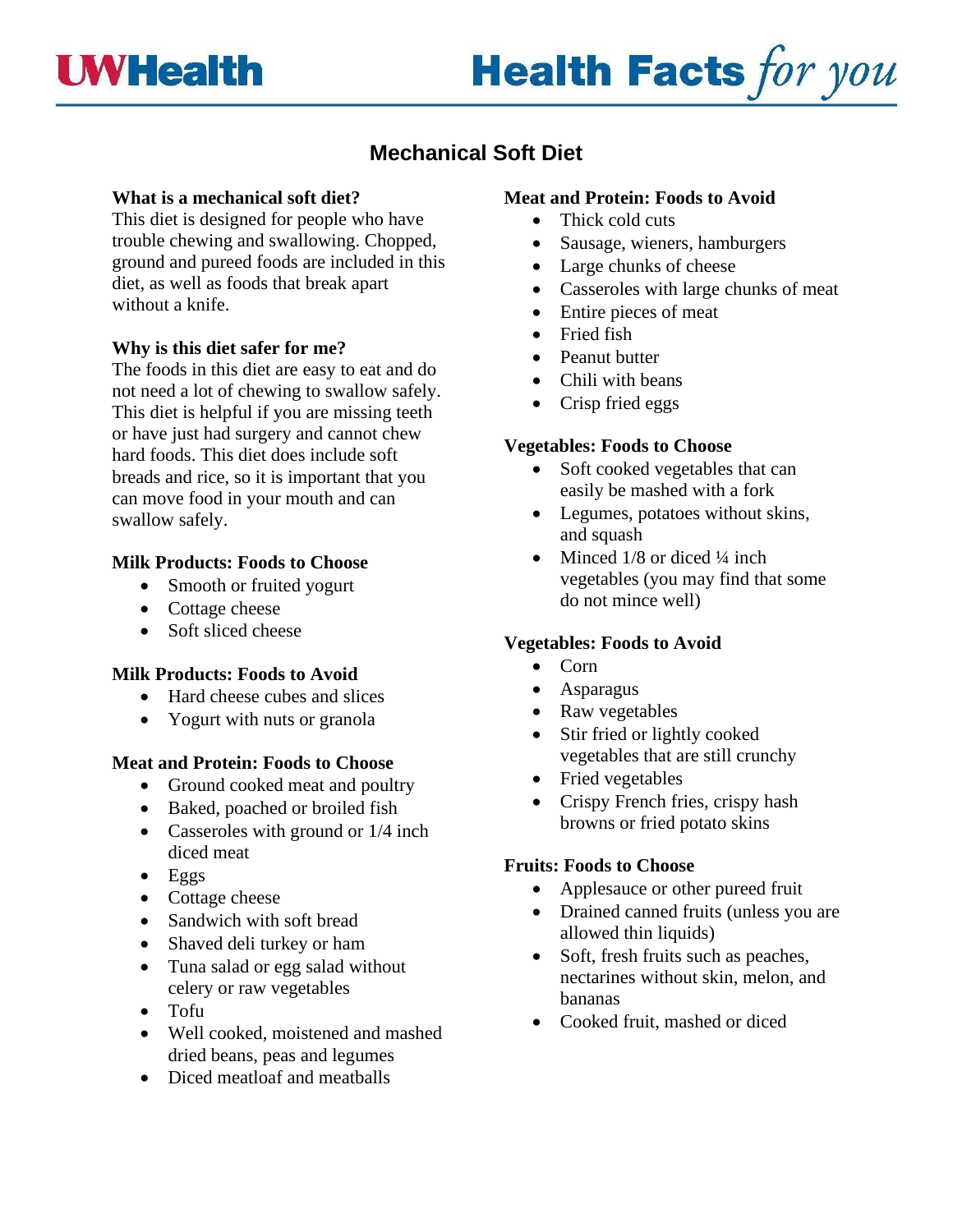## **Fruits: Foods to Avoid**

- Canned fruit **with** juice or syrup unless allowed to drink thin liquids
- Fruit with skins and seeds
- Pineapple
- Dried fruits

## **Breads, Cereals, and Starches: Foods to Choose**

- Cream of Wheat<sup>®</sup>, Cream of Rice<sup>®</sup>, oatmeal, Malt-o-Meal®, or Co-Co Wheats®
- Soft pancakes, soft French toast moistened with syrup or sauce
- Soft pasta, spätzle or dumplings with sauce, butter or gravy
- Moist white rice
- Soft breads, rolls, or muffins
- Plain cold cereal softened with milk

## **Breads, Cereals, and Starches: Foods to Avoid**

- Brown or wild rice
- Cold coarse cereals with whole grains, dry fruit or nuts
- Dry coarse breads with pieces of grain, nuts or seeds
- Coarse hard crackers such as Rye Crisp or Melba toast
- Hard taco shells
- Popcorn, chips
- Chow mein noodles

# **Soup: Foods to Choose**

- Any cream soups or broth soups without large chunks of food
- Plain broth

#### **Soup: Foods to Avoid**

Soups with stringy meats, hard vegetables or other firm pieces of food

#### **Desserts: Foods to Choose**

• Custards or pudding

- Rice or bread pudding without dried fruit
- Gelatin
- Sherbet/sorbet, ice cream and popsicles if thin liquids are allowed
- Cakes and pies without nuts
- Soft cookies without dried fruit or nuts
- Chocolate candy without nuts

#### **Desserts: Foods to Avoid**

- Desserts with nuts, seeds, coconut or dried fruit
- Candy with nuts
- Hard or chewy candy or cookies (taffy, caramel, licorice)
- Granola bars

# **Drinks: Foods to Choose**

All drinks

#### **Drinks: Foods to Avoid**

None, unless you have been told to thicken your liquids. Then see Health Facts for You #468.

#### **Other: Foods to Choose**

- Butter, margarine, oils, vegetable shortening
- Salad dressings, mayo
- Vinegar
- Gravies
- Salt and pepper
- Ketchup, mustard, bbq sauce
- Jelly or preserves (without tough fruit skins)
- Sugar, honey, molasses or syrup
- Horseradish
- Chili sauce
- Tomato, alfredo or cheese sauce
- Cream cheese or spreads with soft fruits and vegetables
- Whipped topping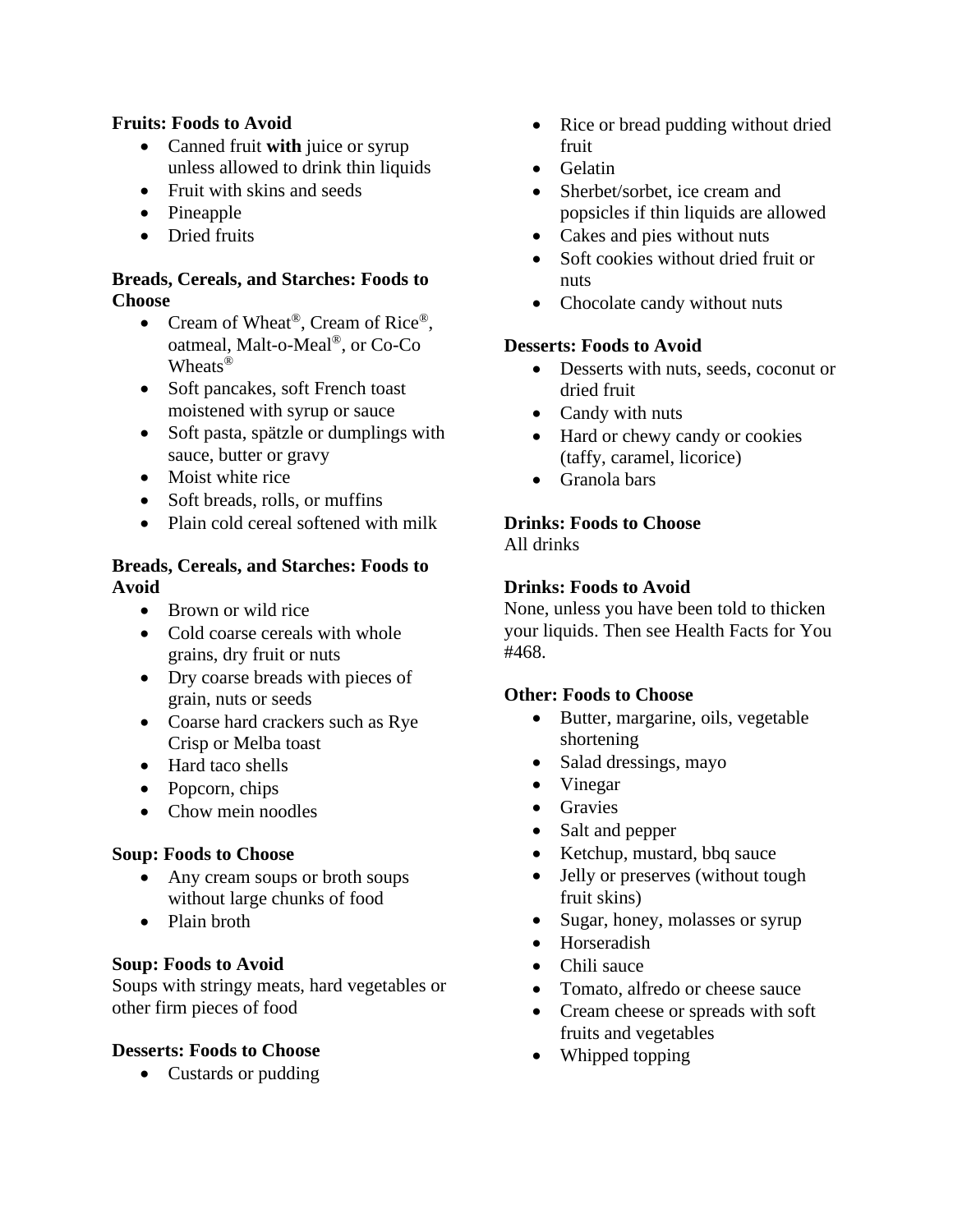# **Other: Foods to Avoid**

- Olives
- Jam or jelly with seeds
- Salsa with large pieces of vegetables

# **How to Prepare Diced Meat and Vegetables**

All food must be in pieces that are no larger than  $\frac{1}{4}$  inch.

- 1. Cut meat or veggies into strips that are ¼ inch or less.
- 2. Turn and cut every ¼ inch or less. You will want to be sure that all cubes are smaller than ¼ inch.



# **Tips**

- Use tools, such as a blender, food processor, food chopper, grinder, or potato masher to prepare foods for this diet.
- Use gravies, sauces, vegetable or fruit juice, milk, half-and-half or water from cooking to moisten foods when blending, chopping, grinding, or mashing them.
- Serve foods with gravies or sauces to moisten them and to add flavor.
- Serve soft, moist casseroles and fish. meat, or egg salads without large chunks of meat or vegetables.
- Serve soups with small pieces of easy to chew and easy to swallow meats and vegetables.
- Cover bread products such as pancakes or bread slices with sauce, gravy, or syrup, then mix the two items until the bread product begins to dissolve into a slurry.
- Add dry milk powder to foods to increase the calories and protein in this diet.
- Prepare favorite food items and freeze them in portion sizes for use later.
- Reheat foods with care so that a tough outer crust does not form on them.
- Avoid sticky foods such as peanut butter, and chewy candies such as caramel, toffee, and licorice.
- Vegetables should be cooked tender enough to be easily mashed with a fork.

# **How can I increase my calories without a lot of chewing?**

Add nutritional supplements such as Ensure®, BOOST®, or Carnation Breakfast Essentials® to your diet. Most people on this diet are happy to find out that desserts are a fun way to increase calories. In the morning, you can fix what you might want to call "Super Duper Cereal." You can make it based on what tastes you like.

# **Super Duper Cereal**

1 package of plain instant oatmeal 4 ounces of high protein nutrition supplement such as Boost High Protein®, Ensure High Protein®, or similar product. You pick the flavor. Nutmeg or cinnamon

Empty instant oats into a microwave safe bowl. Add supplement. Microwave uncovered for  $1\frac{1}{2}$  -2 minutes or until thickened. Use potholders to remove. Sprinkle with nutmeg or cinnamon. Serve with milk or cream as desired. Each serving